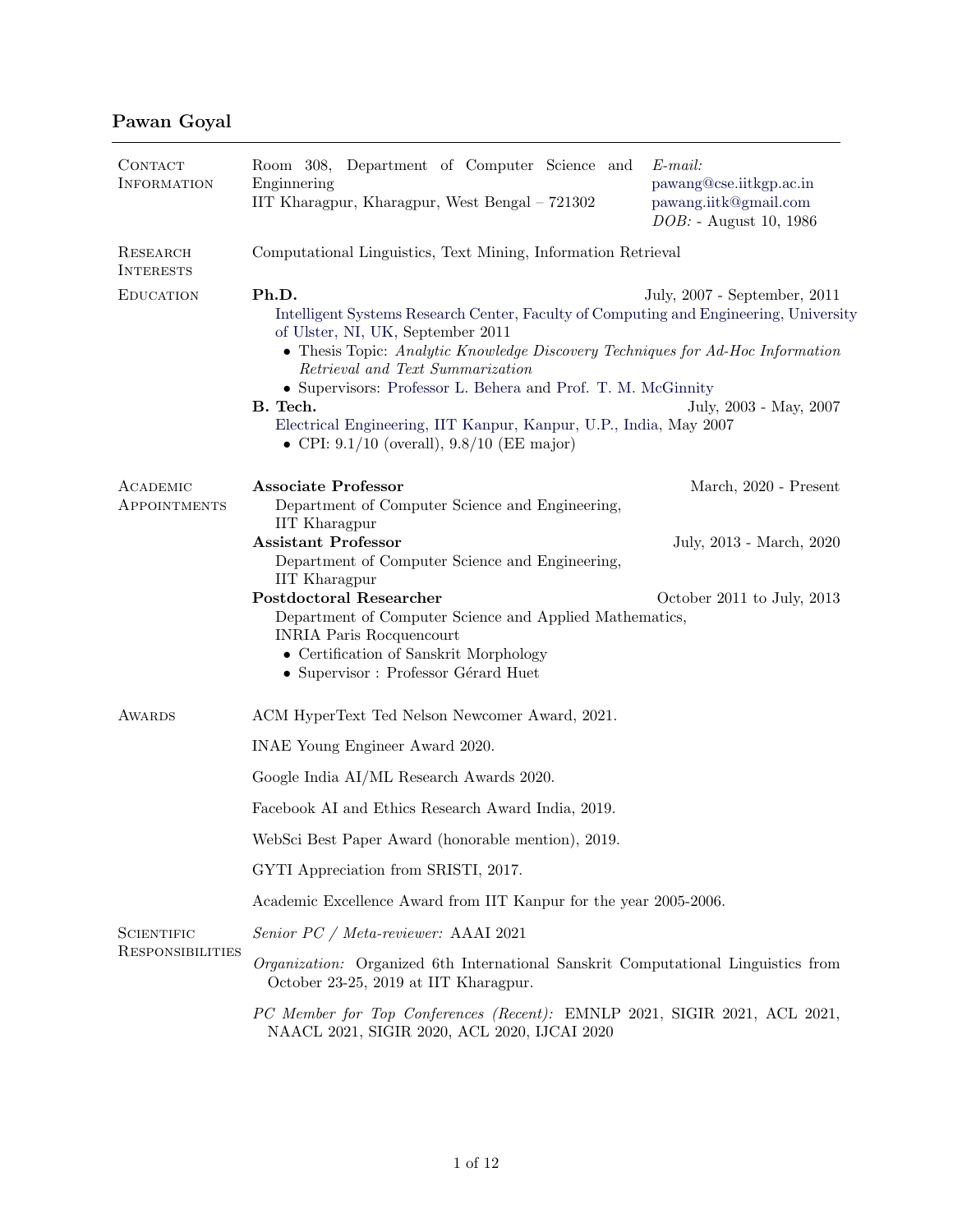| <b>SPONSORED</b>         |                                                                                                                                                               | 2019-2021     |
|--------------------------|---------------------------------------------------------------------------------------------------------------------------------------------------------------|---------------|
| PROJECTS AS<br>PRINCIPAL | Unrestricted Research Grant for Research in Dialog Response Generation<br>• Sponsoring Agency: Google India                                                   |               |
| INVESTIGATOR             | • Project Cost: INR $15,00,000$                                                                                                                               | 2021-2023     |
|                          | Fintalk: Automated text highlight generation from financial data                                                                                              |               |
|                          | • Sponsoring Agency: Goldman Sachs<br>$\bullet$ Project Cost: INR 70,80,000                                                                                   |               |
|                          |                                                                                                                                                               | 2019-2021     |
|                          | Conversation Agents for Urban Navigation<br>• Sponsoring Agency: IMPRINT 2, SERB.                                                                             |               |
|                          | • Project Cost: INR $68,20,000$                                                                                                                               | $2016 - 2021$ |
|                          | Teaching Learning Centre for Internet of Things<br>• Sponsoring Agency: MHRD, Department of Higher Education, New Delhi.                                      |               |
|                          | • Project Cost: INR $101,40,000$                                                                                                                              | 2016-2019     |
|                          | Aspect Based Opinion Extraction for Automated Product Comparison<br>• Sponsoring Agency: DST - SERB (Early Career)                                            |               |
|                          | • Project Cost: INR $18,40,000$                                                                                                                               | 2020-2021     |
|                          | Advanced Natural Language Understanding                                                                                                                       |               |
|                          | • Sponsoring Agency: Samsung India Pvt. Ltd.<br>• Project Cost: INR $36,40,000$                                                                               |               |
|                          |                                                                                                                                                               | 2018-2019     |
|                          | Self Evolving and Language Independent Knowledge Graphs<br>• Sponsoring Agency: Samsung India Pvt. Ltd.<br>• Project Cost: INR $35,40,000$                    |               |
|                          |                                                                                                                                                               | 2018-2023     |
|                          | AI/ML Techniques for Online Shopping<br>• Sponsoring Agency: Flipkart India Pvt. Ltd.<br>• Project Cost: INR $22,60,000$                                      |               |
|                          |                                                                                                                                                               | 2019-2020     |
|                          | Natural Language Processing for the Data and texts for Material Science Literature<br>• Sponsoring Agency: IKST, Bangalore<br>• Project Cost: INR $16,49,000$ |               |
|                          |                                                                                                                                                               | 2015-2020     |
|                          | Unrestricted Grant for Research in Review Mining<br>• Flipkart India Pvt. Ltd.                                                                                |               |
|                          | • Project Cost: INR $12,57,000$                                                                                                                               | 2014-2019     |
|                          | IndicView: Because Language is no more a barrier<br>• Google India Pvt. Ltd.                                                                                  |               |
|                          | • Project Cost: INR $5,00,000$                                                                                                                                |               |
|                          | Multiuser DeInterleaving in SmartHomes                                                                                                                        | 2018-2019     |
|                          | • Samsung R&D, Bangalore<br>• Project Cost: INR $6,00,000$                                                                                                    |               |
| <b>TEACHING</b>          | • CS21004: Formal Language and Automata Theory (4 times)                                                                                                      |               |
|                          | • CS21003: Algorithms-1 theory and Lab $(5 \text{ times})$<br>• CS10001: Programming and Data Structures (once)                                               |               |
|                          | • CS19002: Programming and Data Structures Laboratory (4 times)<br>• CS60057: Speech and Natural Language Processing (4 times)                                |               |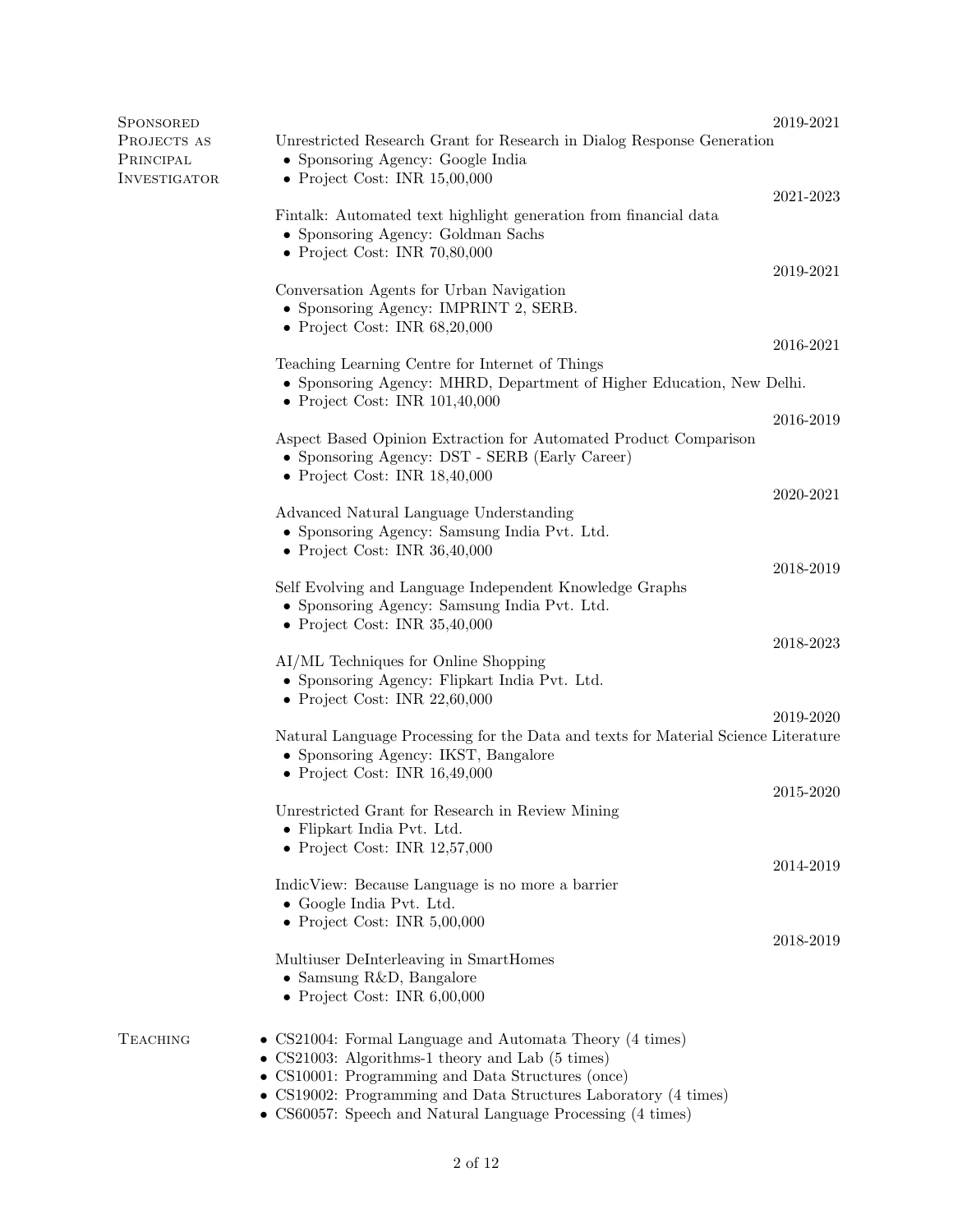- CS60017: Social Computing (3 times)
- CS60092: Information Retrieval (4 times)
- CS60010: Deep Learning (once)
- Top Teaching Feedback
	- 2nd in theory courses (100 or more): FLAT (2016)
	- 2nd in first year undergraduate lab courses: PDS Lab (2019), PDS Lab (2015)
	- 4th in lab courses (100 or more): Algorithms-1 Lab (2017)

**REFEREED** Journal **PUBLICATIONS**  Jana, Abhik, Haldar, Siddhant and Goyal, Pawan. Network Embeddings from Distributional Thesauri for Improving Static Word Representations. Expert Systems with Applications, 2021.

- Nayak, Tapas, Majumder, Navonil, Goyal, Pawan and Poria, Soujanya. Deep Neural Approaches to Relation Triplets Extraction: A Comprehensive Survey. Cognitive Computation, 2021.
- Ghosh, Krishnendu, Nangi, Sharmila Reddy, Kanchugantla, Yashasvi, Rayapati, Pavan Gopal, Bhowmick, Plaban Kumar and Goyal, Pawan. Augmenting Video Lectures: Predicting Off-topic Concepts and Linking to Relevant Video Lecture Segments. International Journal of Artificial Intelligence in Education, Springer, 2021.
- Guha, Souradip, Mullick, Ankan, Agrawal, Jatin, Ram, Swetarekha, Ghui, Samir, Lee, Seung-Cheol, Bhattacharjee, Satadeep and Goyal, Pawan. MatScIE: An automated tool for the generation of databases of methods and parameters used in the computational materials science literature. Computational Materials Science, Elsevier, 2021.
- Das, Mithun, Mathew, Binny, Saha, Puyajoy, Goyal, Pawan and Mukherjee, Animesh. Hate speech in online social media. ACM SigWeb Newsletter, Nov. 2020.
- Krishna, Amrith, Santra, Bishal, Gupta, Ashim, Satuluri, Pavankumar and Goyal, Pawan. A Graph Based Framework for Structured Prediction Tasks in Sanskrit. Computational Linguistics, MIT Press, Vol. 46, No. 4, Dec 2020.
- Jana, Abhik, Mukherjee, Animesh and Goyal, Pawan. Network Measures: A New Paradigm Towards Reliable Novel Word Sense Detection. Information Processing and Management, Elsevier, Vol. 57, No. 6, 2020.
- Pandey, Pradumn Kumar, Singh, Mayank, Goyal, Pawan, Mukherjee, Animesh and Chakrabarti, Soumen. Analysis of Reference and Citation Copying in Evolving Bibliographic Networks. Journal of Informetrics, Elsevier, vo. 14, no. 1, 2020.
- Rudra, Koustav, Goyal, Pawan, Ganguly, Niloy, Imran, Mohammad and Mitra, Prasenjit. Summarizing Situational Tweets in Crisis Scenarios: An Extractive-Abstractive Approach. IEEE Transactions on Computational Social Systems, Vol. 6, No. 5, 2019, pp. 981- 993.
- Paheli Bhattacharya, Pawan Goyal and Sudeshna Sarkar. Using Communities of Words Derived from Multilingual Word Vectors for Cross-Language Information Retrieval in Indian Languages. ACM Transactions on Asian and Low-Resource Language Information Processing. Vol. 18, No. 1, 2019.
- Maity, Suman Kalyan, Chakraborty, Aishik, Goyal, Pawan and Mukherjee, Animesh. Opinion Conflicts: An Effective Route to Detect Incivility in Twitter, Proceedings of the ACM on Human-Computer Interaction, 2018, Vol. 2, No. CSCW, pp. 1–27.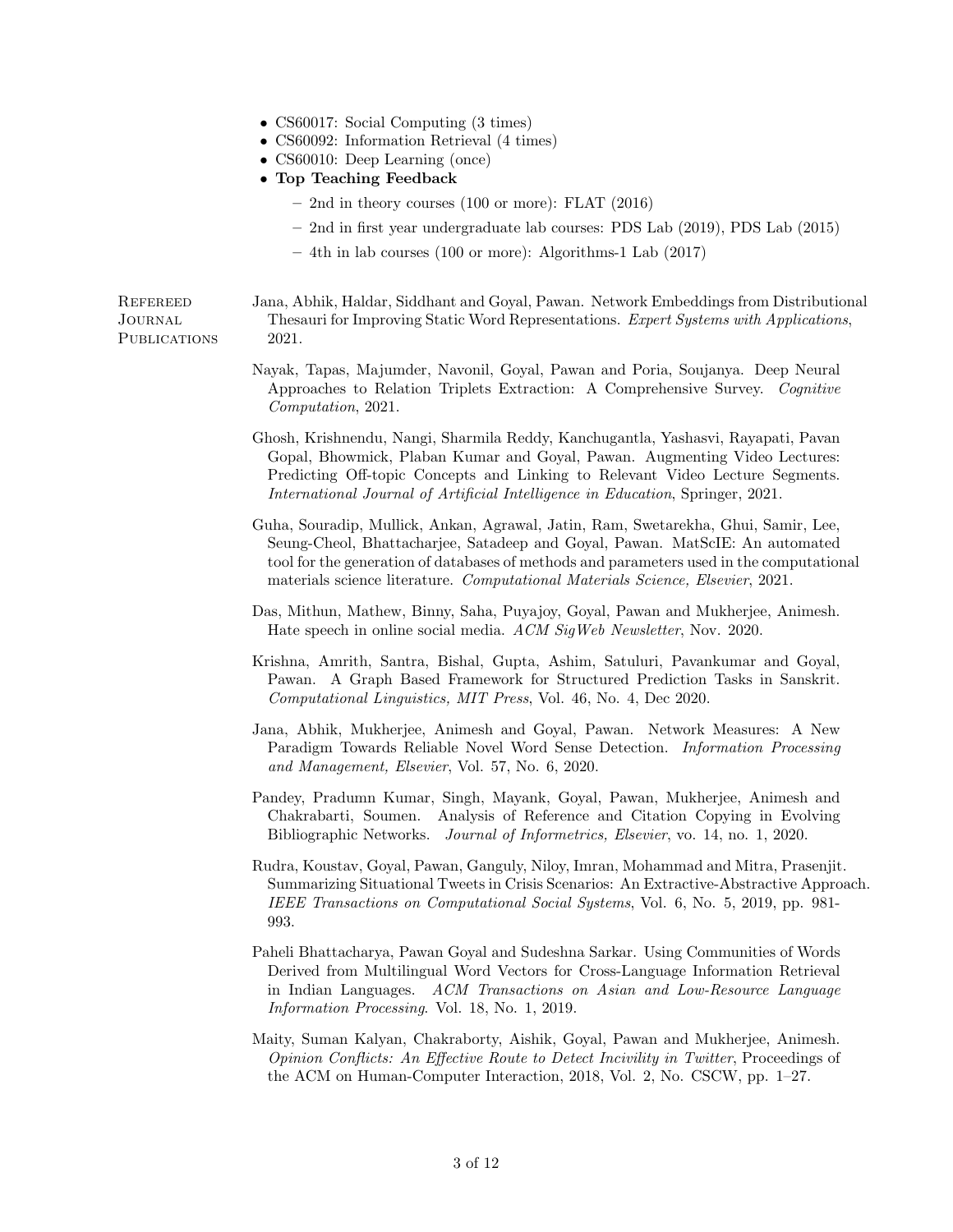- Ankan Mullick, Pawan Goyal, Niloy Ganguly and Manish Gupta. Harnessing Twitter for Answering Opinion List Queries. IEEE Transactions on Computational Social Sciences, Vol. 5, No. 4, 2018.
- Koustav Rudra, Niloy Ganguly, Pawan Goyal and Saptarshi Ghosh. Extracting and Summarizing Situational Information from the Twitter Social Media during Disasters. ACM Transactions on the Web. Vol. 12, No. 3, 2018.
- Mayank Singh, Tanmoy Chakraborty, Animesh Mukherjee and Pawan Goyal. Is this conference a top-tier? ConfAssist: An assistive conflict resolution framework for conference categorization. Journal of Informetrics. Vol. 10, no. 4, pp. 1005 – 1022, November, 2016.
- Pawan Goyal and Gérard Huet. Design and analysis of a lean interface for Sanskrit corpus annotation. *Journal of Language Modeling*, Vol. 4, No 2, pp  $. 145 - 182$ , 2016.
- Bhattacharya, Paheli, Pawan Goyal, and Sudeshna Sarkar. Using word embeddings for query translation for hindi to english cross language information retrieval. Computation  $\&$  Systems, Vol. 20. No. 3 (2016): pp. 435 – 447.
- Tanmoy Chakraborty, Suhansanu Kumar, Pawan Goyal, Niloy Ganguly and Animesh Mukherjee. On the categorization of scientific citation profiles in computer sciences. Communications of the ACM. Vol 58, no. 9, pp. 82–90, September, 2015.
- Siddhartha R Jonnalagadda, Pawan Goyal and Mark D Huffman. Automating Data Extraction in Systematic Reviews: A Systematic Review. Systematic Reviews. 4:78, June, 2015.
- Sunny Mitra, Ritwik Mitra, Suman Kalyan Maity, Martin Riedl, Chris Biemann, Pawan Goyal and Animesh Mukherjee. An automatic approach to identify word sense changes in text media across timescales. JNLE special issue on Graph Methods for NLP. April 2015
- Pawan Goyal, Laxmidhar Behera and T. M. McGinnity. Query Representation through Lexical Association for Information Retrieval. IEEE Transactions on Knowledge and Data Engineering. Vol. 24, no. 12, pp. 2260 - 2273, Dec. 2012.
- Pawan Goyal, Laxmidhar Behera and T. M. McGinnity. A Novel Neighborhood Based Document Smoothing Model for Information Retrieval. Information Retrieval, Springer. Vol. 16, Issue 3, pp. 391- 425, May 2013.
- Pawan Goyal, Laxmidhar Behera and T. M. McGinnity. A Context based Word Indexing Model for Document Summarization. IEEE Transactions on Knowledge and Data Engineering, Vol. 25, no. 8, pp. 1693 - 1705, Aug. 2013.
- Pawan Goyal, Laxmidhar Behera and Martin McGinnity. Application Of Bayesian Framework In Natural Language Understanding. IETE Technical Review, 25(5):251– 269, 2008.

**SELECTED CONFERENCE PUBLICATIONS** 

- Paul, Shounak, Goyal, Pawan and Ghosh, Saptarshi. LeSICiN: A Heterogeneous Graphbased Approach for Automatic Legal Statute Identification from Indian Legal Documents. AAAI, 2022.
	- Mukherjee, Rajdeep, Vishnu, Uppada, Peruri, Hari Chandana, Ganguly, Niloy, Bhattacharya, Sourangshu, Goyal, Pawan and Rudra, Koustav. MTLVS: A Multi-Task Framework to Verify and Summarize Crisis-Related Microblogs. WSDM, 2022.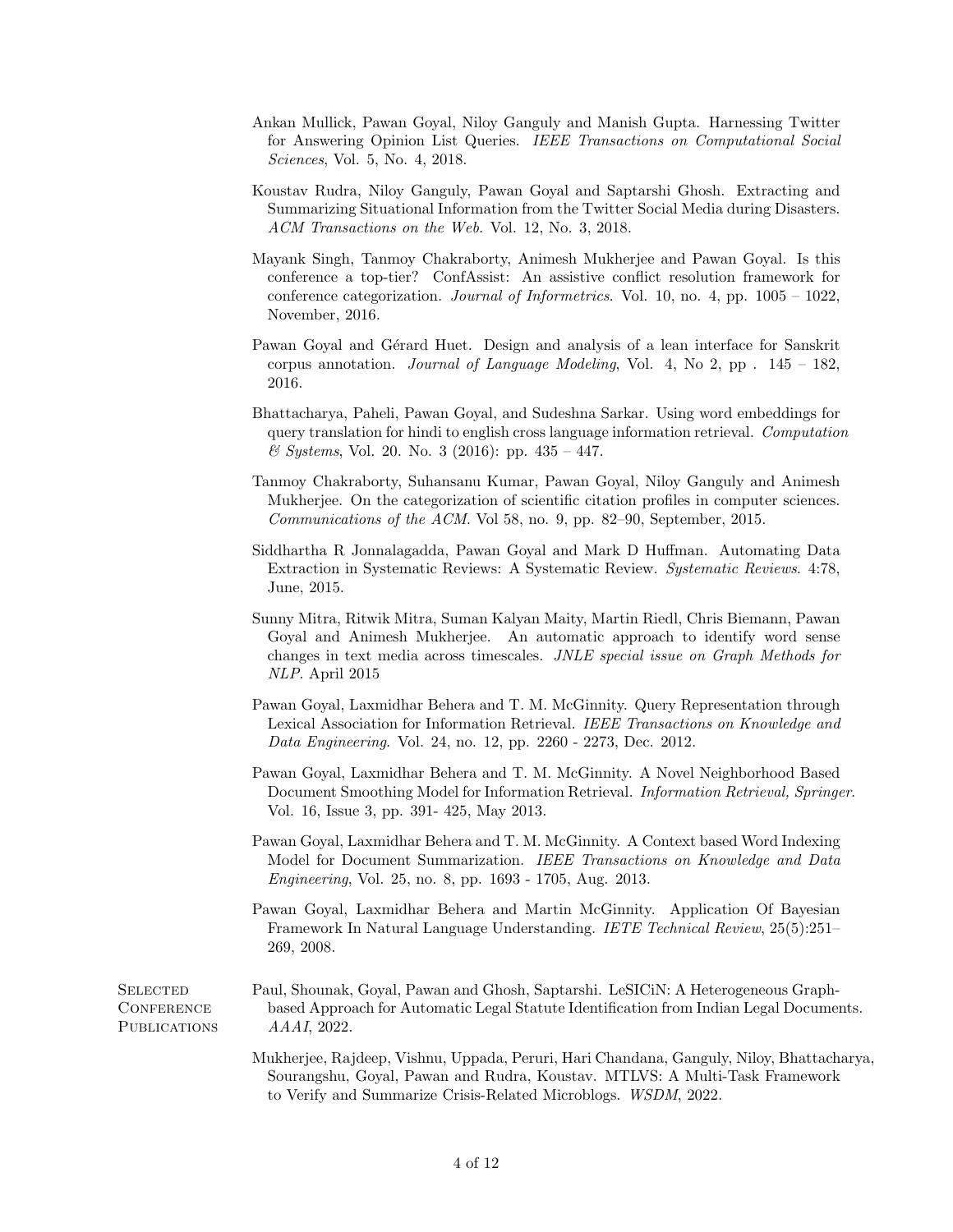- Mukherjee, Rajdeep, Nayak, Tapas, Butala, Yash, Bhattacharya, Sourangshu and Goyal, Pawan. PASTE: A Tagging-free Decoding Framework using Pointer Networks for Aspect Sentiment Triplet Extraction. EMNLP, 2021.
- Nandy, Abhilash, Sharma, Soumya, Maddhashiya, Shubham, Sachdeva, Kapil, Goyal, Pawan and Ganguly, Niloy. Question Answering over Electronic Devices: A New Benchmark Dataset and a Multi-Task Learning based QA Framework. EMNLP Findings, 2021.
- Das, Mithun, Saha, Puyajoy, Dutt, Ritam, Goyal, Pawan, Mukherjee, Animesh and Mathew, Binny. You too Brutus! Trapping Hateful Users in Social Media: Challenges, Solutions & Insights. ACM HyperText, 2021.
- Singh, Shruti, Singh, Mayank and Goyal, Pawan. COMPARE: A Taxonomy and Dataset of Comparison Discussions in Peer Reviews. JCDL (short), 2021.
- Adiga, Devaraja, Kumar, Rishabh, Krishna, Amrith, Jyothi, Preethi, Ramakrishnan, Ganesh and Goyal, Pawan. Automatic Speech Recognition in Sanskrit: A New Speech Corpus and Modelling Insights. Findings of ACL, 2021.
- Santra, Bishal, Potnuru, Anusha and Goyal, Pawan. Hierarchical Transformer for Task Oriented Dialog Systems. NAACL-HLT, 2021 (online).
- Binny Mathew, Punyajoy Saha, Seid Muhie Yimam, Chris Biemann, Pawan Goyal and Animesh Mukherjee. HateXplain: A Benchmark Dataset for Explainable Hate Speech Detection. AAAI, Feb 2-9, 2021 (Online)
- Rima Hazra, Hardik Aggarwal, Pawan Goyal, Animesh Mukherjee and Soumen Chakrabarti. Joint Autoregressive and Graph Models for Software and Developer Social Networks. ECIR, March 28th - April 1st, 2021 (Online).
- Rajdeep Mukherjee, Shreyas Shetty, Subrata Chattopadhyay, Subhadeep Maji, Samik Datta and Pawan Goyal. Reproducibility, Replicability and Beyond: Assessing Production Readiness of Aspect Based Sentiment Analysis in the Wild. ECIR: Reproducibility Track, March 28th - April 1st, 2021 (Online).
- Paul, Shounak, Goyal, Pawan and Ghosh, Saptarshi. Automatic Crime Identification from Facts: A Few Sentence-Level Crime Annotations is All You Need. Coling, December 8-11, 2020 (online).
- Krishna, Amrith, Gupta, Ashim, Garasangi, Deepak, Satuluri, Pavankumar and Goyal, Pawan. Keep it Surprisingly Simple: A Simple First Order Graph Based Parsing Model for Joint Morphosyntactic Parsing in Sanskrit. EMNLP (short), Nov. 16-20, 2020 (online).
- Mathew, Binny, Illendula, Anurag, Saha, Punyajoy, Sarkar, Soumya, Goyal, Pawan and Mukherjee, Animesh. Hate begets Hate: A Temporal Study of Hate Speech. CSCW, October 17-21, 2020 (online).
- Maji, Subhadeep, Kumar, Rohan, Bansal, Manish, Roy, Kalyani and Goyal, Pawan. Logic Constrained Pointer Networks for Interpretable Textual Similarity. IJCAI-PRICAI, January, 2021, Yokohama, Japan.
- Mukherjee, Rajdeep, Peruri, Hari Chandana, Vishnu, Uppada, Goyal, Pawan, Bhattacharya, Sourangshu and Ganguly, Niloy. Read what you need: Controllable Aspect-based Opinion Summarization of Tourist Reviews. SIGIR (short), July 25-30, 2020 (online).
- Chakraborty, Souvic, Goyal, Pawan and Mukherjee, Animesh. Aspect-based Sentiment Analysis of Scientific Reviews. JCDL, August 1-5, 2020 (online).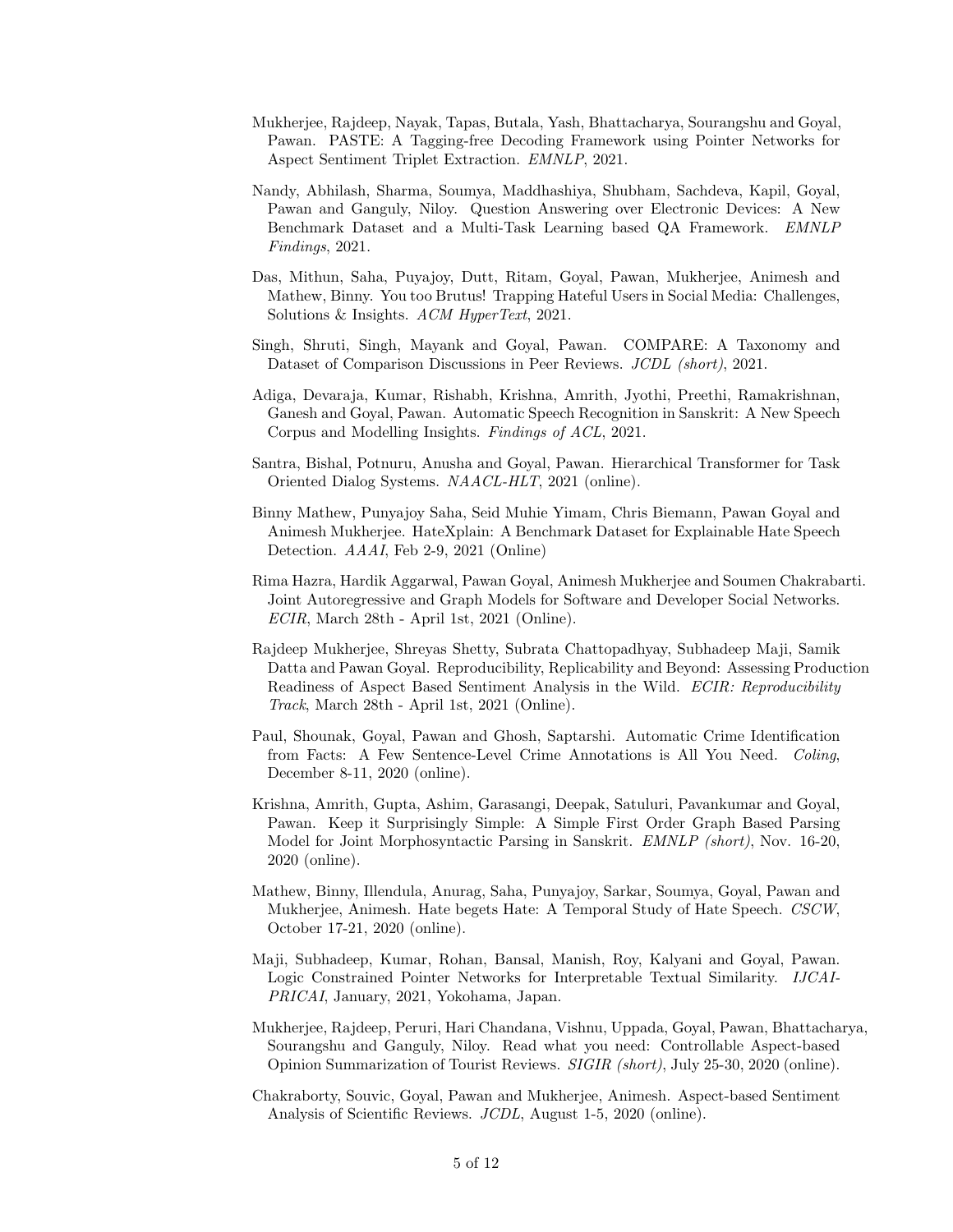- Sharma, Soumya, Santra, Bishal, Jana, Abhik, Tokala, Santosh, Ganguly, Niloy and Goyal, Pawan. Incorporating Domain Knowledge into Medical NLI using Knowledge Graph, EMNLP-IJCNLP (short), November 3-7, 2019, Hong Kong.
- Jana, Abhik, Puzyrev, Dima, Panchenko, Alexander, Goyal, Pawan, Biemann, Chris and Mukherjee, Animesh. On the Compositionality Prediction of Noun Phrases using Poincaré embeddings, ACL, July 28th - August 3rd, 2019, Florence, Italy.
- Krishna, Amrith, Sharma, Vishnu Dutt, Santra, Bishal, Satuluri, Pavan Kumar and Goyal, Pawan. Poetry to Prose Conversion in Sanskrit as a Linearisation Task: A case for Low-Resource Languages, ACL (short), July 28th - August 3rd, 2019, Florence, Italy.
- Maji, Subhadeep, Roy, Kalyani, Kumar, Rohan, Bansal, Manish, Kumar, Mohit and Goyal, Pawan. Addressing Vocabulary Gap in E-commerce Search, SIGIR, Paris, France, July 20-25, 2019, pp. 1073–1076.
- Mathew, Binny, Dutt, Ritam, Goyal, Pawan and Mukherjee, Animesh. Spread of hate speech in online social media, ACM WebSci, June 30 - July 3, 2019, Boston, MA, USA (Best paper award honorable mention).
- Mathew, Binny, Saha, Punyajoy, Tharad, Hardik, Rajgaria, Subham, Singhania, Prajwal, Maity, Suman Kalyan, Goyal, Pawan and Mukherjee, Thou shalt not hate: Countering online hate speech, ICWSM, June 11-14, 2019, Munich, Germany.
- Singh, Mayank, Sarkar, Rajdeep, Vyas, Atharva, Goyal, Pawan, Mukherjee, Animesh and Chakrabarti, Soumen. Automated Early Leaderboard Generation From Comparative Tables, ECIR, April 14-18, 2019, Cologne, Germany.
- Palod, Priyank, Patwari, Ayush, Bahety, Sudhanshu, Bagchi, Saurabh and Goyal, Pawan. Misleading Metadata Detection on YouTube, ECIR, April 14-18, 2019, Cologne, Germany (short paper).
- Gupta, Ashim, Goyal, Pawan, Sarkar, Sudeshna and Gattu, Nandeshwar. Fully Contextualized Biomedical NER, ECIR, April 14-18, 2019, Cologne, Germany (short paper).
- Maity, Suman Kalyan, Panigrahi, Abhishek, Ghosh, Sayan, Banerjee, Arundhati, Goyal, Pawan and Mukherjee, Animesh. DeepTagRec: A Content-cum-User based Tag Recommendation Framework for Stack Overflow, ECIR, April 14-18, 2019, Cologne, Germany (short paper).
- Jana, Abhik, Mukherjee, Animesh and Goyal, Pawan. Detecting Reliable Novel Word Senses: A Network-Centric Approach, ACM SAC Knowledge and Language Processing Track, April 8-12, 2019, Limassol, Cyprus.
- Amrith Krishna, Bishal Santra, Sasi Prasanth Bandaru, Sahu, Gaurav, Sharma, Vishnu Dutt, Satuluri, Pavan Kumar and Pawan Goyal. Free as in Free Word Order: An Energy Based Model for Word Segmentation and Morphological Tagging in Sanskrit, EMNLP, Brussels, Belgium, October 31-November 4, 2018.
- Krishna, Amrith, Majumder, Bodhisattwa Prasad, Bhat, Rajesh and Goyal, Pawan. Upcycle Your OCR: Reusing OCRs for Post-OCR Text Correction in Romanised Sanskrit, CoNLL, October 31 - November 1, 2018, Brussels, Belgium.
- Abhik Jana, Pranjal Kanojia, Pawan Goyal and Animesh Mukherjee. WikiRef: Wikilinks as a route to recommending appropriate references for scientific Wikipedia pages. Coling, Santa Fe, New Mexico, USA, August 20-26, 2018.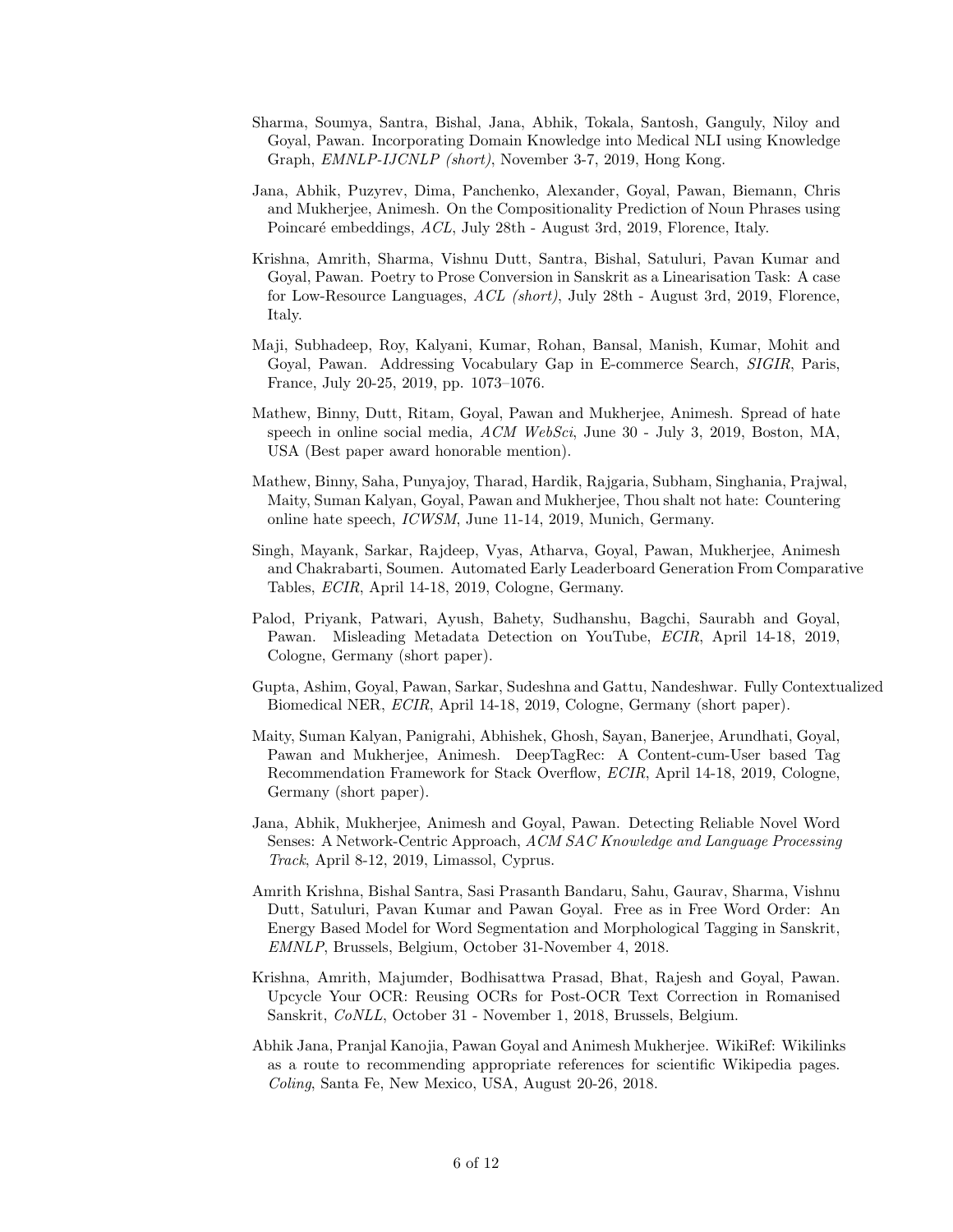- Rudra, Koustav, Goyal, Pawan, Ganguly, Niloy, Mitra, Prasenjit and Imran, Mohammad. Identifying Sub-events and Summarizing Information during Disasters. SIGIR, Ann Arbor, Michigan, July 8-12, 2018.
- Singh, Mayank, Dogga, Pradeep, Patro, Sohan, Barnwal, Dhiraj, Dutt, Ritam, Haldar, Rajarshi, Goyal, Pawan and Mukherjee, Animesh. CL Scholar: The ACL Anthology Knowledge Graph Miner. NAACL-HLT (Demo), New Orleans, Louisiana, June 1-6, 2018.
- Pani, Sandeep Kumar, R, Naresh, Goyal, Pawan and Bhowmick, Plaban Kumar. Learning to Extract Comparison Points of Entity Pairs from Wikipedia Articles. JCDL (Poster), Fort Worth, Texas, June 3-6, 2018.
- Jana, Abhik and Goyal, Pawan. Can Network Embedding of Distributional Thesaurus be Combined with Word Vectors for Better Representation?. NAACL-HLT, New Orleans, Louisiana, June 1-6, 2018.
- Majumder, Anirban, Pande, Abhay, Vonteru, Kondalarao, Gangwar, Abhishek, Maji, Subhadeep, Bhatia, Pankaj and Goyal, Pawan. Automated Assistance in E-commerce: An Approach based on Category-Sensitive Retrieval. 40th European Conference on Information Retrieval (ECIR), Grenoble, France (short paper), March 26-29, 2018.
- Mullick, Ankan, Dastider, Surjodoy G, Maheshwari, Shivam, Sahoo, Srotaswini, Maity, Suman Kalyan, C, Soumya and Goyal, Pawan. Identifying Opinion and Fact Subcategories from the Social Web. ACM International Conference on Supporting Group Work (Group), Florida, USA (poster), January 7-10, 2018.
- Jatin Arora, Sumi Agrawal, Pawan Goyal and Sayan Pathak (2017). Extracting Entities of Interest from Comparative Product Reviews. CIKM, Singapore, November 6-10, 2017.
- Mayank Singh, Rajdeep Sarkar, Pawan Goyal, Animesh Mukherjee and Soumen Chakrabarti. Relay-Linking Models for Prominence and Obsolescence in Evolving Networks. KDD, Halifax, Canada, August 10-13, 2017.
- Ankan Mullick, Pawan Goyal, Niloy Ganguly and Manish Gupta. Extracting Social Lists from Twitter. ASONAM, Sydney, Australia (short paper), July 31-August 3, 2017.
- Mayank Singh, Ajay Jaiswal, Priya Shree, Arindam Pal, Animesh Mukherjee and Pawan Goyal. Understanding the Impact of Early Citers on Long-Term Scientific Impact. ACM/IEEE Joint Conference on Digital Libraries (JCDL), Toronto, Ontario, Canada, June 19-23, 2017.
- Abhik Jana, Sruthi Mooriyath, Animesh Mukherjee and Pawan Goyal (2017). WikiM: Metapaths based Wikification of Scientific Abstracts. ACM/IEEE Joint Conference on Digital Libraries (JCDL), Toronto, Ontario, Canada, June 19-23, 2017.
- Mayank Singh, Abhishek Niranjan, Divyansh Gupta, Nikhil Angad Bakshi, Animesh Mukherjee and Pawan Goyal (2017). Citation sentence reuse behavior of scientists: A case study on massive bibliographic text dataset of computer science. ACM/IEEE Joint Conference on Digital Libraries (JCDL) (short paper), Toronto, Ontario, Canada, June 19-23, 2017.
- Ankan Mullick, Shivam Maheshwari, Soumya C, Pawan Goyal and Niloy Ganguly. A Generic Opinion-Fact Classifier with Application in Understanding Opinionatedness in Various News Sections. 26th World Wide Web (WWW) (Poster), Perth, Australia, April 3rd - 7th, 2017.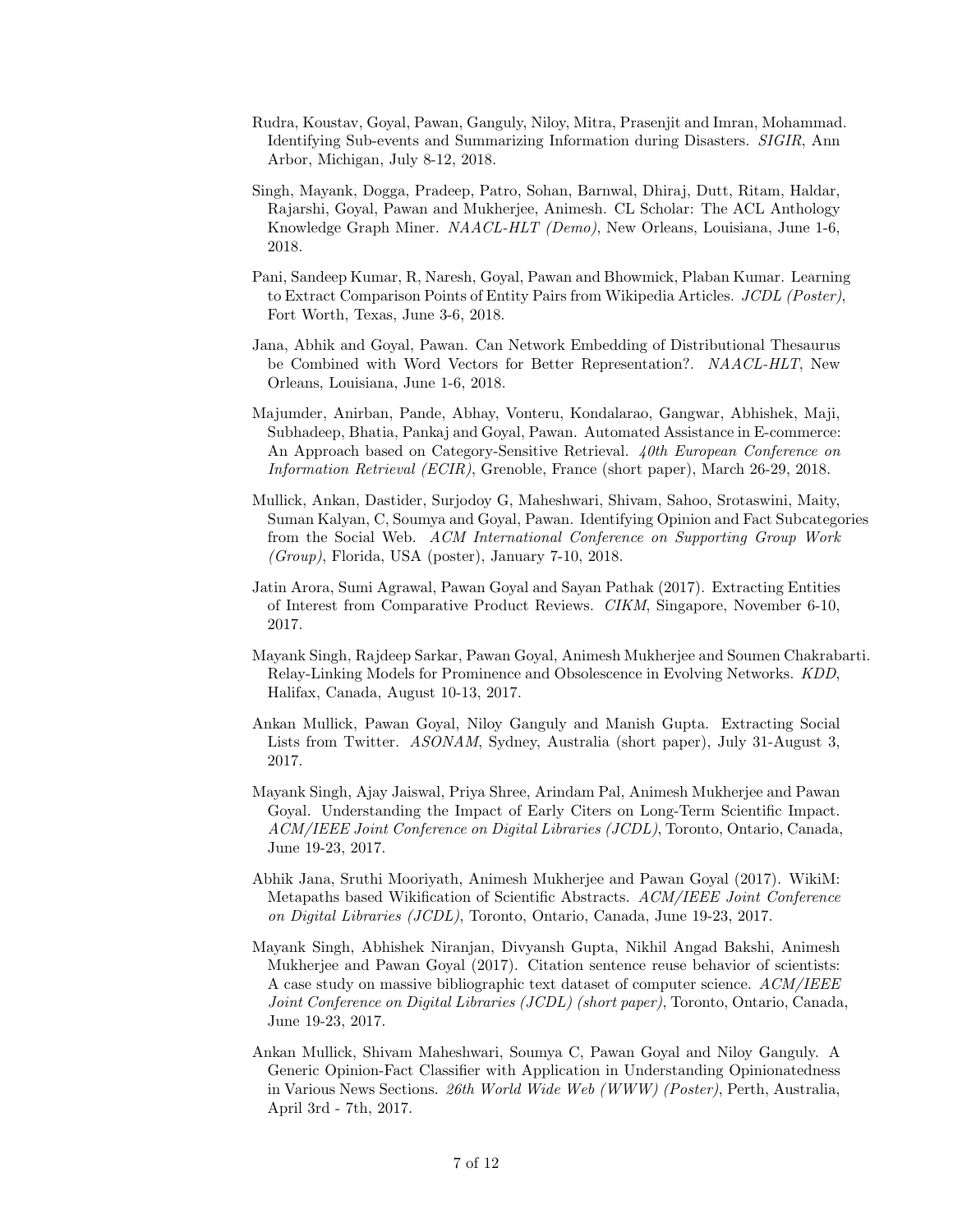- Amrith Krishna, Bishal Santra, Pavan Kumar Satuluri, Sasi Prasanth Bandaru, Bhumi Faldu, Yajuvendra Singh and Pawan Goyal. Word Segmentation in Sanskrit Using Path Constrained Random Walk. 26th International Conference on Computational Linguistics (Coling) (Poster), Osaka, Japan, December 11-16, 2016.
- Mayank Singh, Barnopriyo Barua, Priyank Palod, Manvi Garg, Sidhartha Satapathy, Samuel Bushi, Kumar Ayush, Krishna Sai Rohith, Tulasi Gamidi, Pawan Goyal and Animesh Mukherje. OCR++: A Robust Framework For Information Extraction from Scholarly Articles. 26th International Conference on Computational Linguistics  $(Coling)$  (Poster), Osaka, Japan, December 11-16, 2016.
- Abhishek Sikchi, Pawan Goyal and Samik Datta. PEQ : An explainable, specificationbased, aspect-oriented product comparator for e-commerce. 25th ACM Conference on Information and Knowledge Management (CIKM), Indianapolis, October 24-28, 2016.
- Koustav Rudra, Siddhartha Banerjee, Niloy Ganguly, Pawan Goyal, Mohammad Imran and Prasenjit Mitra. Summarizing Situational Tweets in Crisis Scenario. 27th ACM Conference on Hypertext and Social Media, Halifax, Canada, July 10-13, 2017.
- Tanmoy Chakraborty, Amrith Krishna, Mayank Singh, Niloy Ganguly, Pawan Goyal and Animesh Mukherjee. FeRoSA: A Faceted Recommendation System for Scientific Articles. 20th Pacific Asia Conference on Knowledge Discovery and Data Mining (PAKDD), Auckland, New Zealand, April 19-22, 2016.
- Mayank Singh, Vikas Patidar, Suhansanu Kumar, Tanmoy Chakraborty, Animesh Mukherjee and Pawan Goyal. The role of citation context in predicting long-term citation profiles: an experimental study based on a massive bibliographic text dataset. 24th ACM Conference on Information and Knowledge Management (CIKM), Melbourne, Australia, October 19-23, 2015
- Koustav Rudra, Shubham Ghosh, Niloy Ganguly, Pawan Goyal and Saptarshi Ghosh. Extracting Situational Information from Microblogs during Disaster Events: A Classification-Summarization Approach. 24th ACM Conference on Information and Knowledge Management (CIKM), Melbourne, Australia, October 19-23, 2015.
- Tanmoy Chakraborty, Sikhar Patranabis, Pawan Goyal and Animesh Mukherjee. On the formation of circles in co-authorship networks. 21st ACM SIGKDD, Sydney, Australia, August 10-13, 2015.
- Mayank Singh, Tanmoy Chakraborty, Animesh Mukherjee and Pawan Goyal. ConfAssist: A Conflict resolution framework for assisting the categorization of Computer Science conferences. JCDL, Knoxville, Tennessee, USA, June 21-25, 2015 (Poster).
- Suman Kalyan Maity, Abhishek Gupta, Pawan Goyal and Animesh Mukherjee. A stratified learning approach for predicting the popularity of Twitter Idioms. 9th International AAAI Conference on Web and Social Media, Oxford, UK, May 26-29, 2015 (Poster).
- Tanmoy Chakraborty, Suhansanu Kumar, Pawan Goyal, Niloy Ganguly and Animesh Mukherjee. Towards a Stratified Learning Approach to Predict Future Citation Counts. In ACM/IEEE Joint Conference on Digital Libraries (JCDL), London, UK, September 8-12, 2014, pp. 351–360.
- Pawan Goyal and Amba Kulkarni. Converting Phrase Structures to Dependency Structures in Sanskrit. In proceedings of 25th International Conference on Computational Linguistics  $(COLING)$ , Dublin, Ireland, August 25-29, 2014, pp. 1834–1843.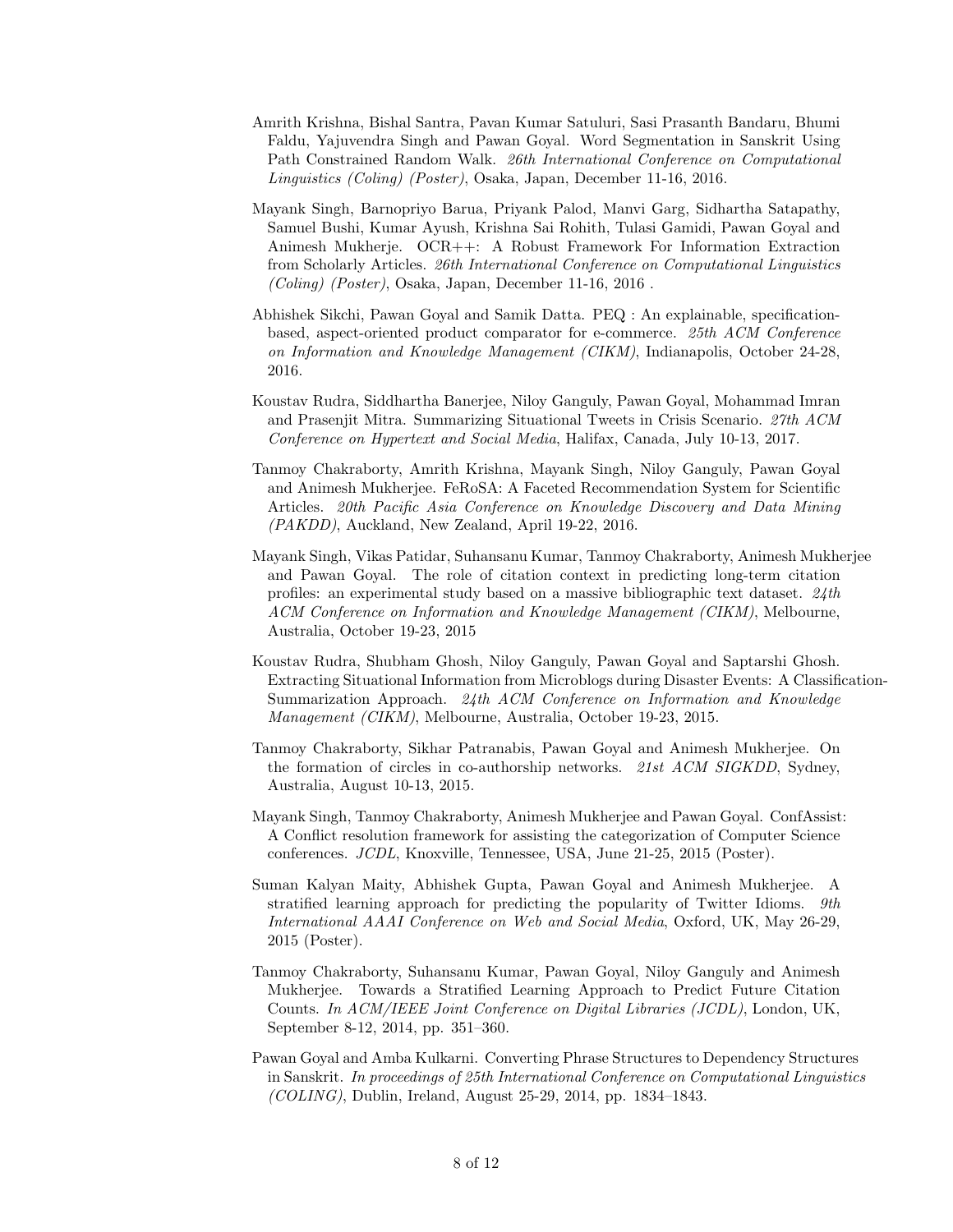- Sunny Mitra, Ritwik Mitra, Martin Riedl, Chris Biemann, Animesh Mukherjee and Pawan Goyal. That's sick dude!: Automatic identification of word sense change across different timescales. In the proceedings of ACL 2014, Baltimore, USA, June 22-27, 2014.
- Pawan Goyal, Gérard Huet, Amba Kulkarni, Peter Scharf and Ralph Bunker. A Distributed Platform for Sanskrit Processing. In proceedings of Coling 2012, IIT Bombay, INDIA, December 2012, pp 1011-1028.

**OTHER** CONFERENCE, **WORKSHOP PUBLICATIONS** and Book **CHAPTERS** 

- Krishna, Amrith, Vidhyut, Shiv, Chawla, Dilpreet, Sambhavi, Sruti and Goyal, Pawan. SHR++: An Interface for Morpho-syntactic annotation of Sanskrit Corpora, LREC, May 11-16, 2020, Marseille, France.
- Jana, Abhik, Varimala, Nikhil and Goyal, Pawan. Using Distributional Thesaurus Embedding for Co-hyponymy Detection, LREC, May 11-16, 2020, Marseille, France.
- Mathew, Binny, Kumar, Navish, Goyal, Pawan and Mukherjee, Animesh. Interaction dynamics between hate and counter users on Twitter, CODS-COMAD, January 5-7, 2020, Hyderabad, India.
- Mathew, Binny, Maity, Suman Kalyan, Goyal, Pawan and Mukherjee, Animesh. Competing Topic Naming Conventions in Quora: Predicting Appropriate Topic Merges and Winning Topics from Millions of Topic Pairs, CODS-COMAD, January 5-7, 2020, Hyderabad, India.
- Kayal, Pratik, Singh, Mayank and Goyal, Pawan. Weakly-Supervised Deep Learning for Domain Invariant Sentiment Classification, CODS-COMAD (short), January 5-7, 2020, Hyderabad, India.
- Hazra, Rima, Singh, Mayank, Goyal, Pawan, Adhikari, Bibhas and Mukherjee, Animesh. The rise and rise of interdisciplinary research: Understanding the interaction dynamics of three major fields – Physics, Mathematics & Computer Science. ICADL (short), November 4-7, 2019, Kualalumpur.
- Sandhan, Jivnesh, Krishna, Amrith, Goyal, Pawan and Behera, Laxmidhar. Revisiting the Role of Feature Engineering for Compound Type Identification in Sanskrit, 6th ISCLS, October 23-25, 2019, WB, India.
- Mathew, Binny, Dutt, Ritam, Maity, Suman Kalyan, Goyal, Pawan and Mukherjee, Animesh. Deep Dive into Anonymity: Large Scale Analysis of Quora Questions, SocInfo, November 18-21, 2019, Doha, Qatar .
- Patro, Jasabanta, Baruah, Sabyasachee, Gupta, Vivek, Choudhury, Monojit, Goyal, Pawan and Mukherjee, Animesh. Characterizing the spread of exaggerated health news content over social media, ACM HyperText (poster), September 17 - 20, 2019, Hof, Germany.
- Jana, Abhik and Goyal, Pawan. Network Features Based Co-hyponymy Detection. 11th International Conference on Language Resources and Evaluation (LREC), Miyazaki, Japan, May 7-12, 2018.
- Reddy, Vikas, Krishna, Amrith, Sharma, Vishnu Dutt, Gupta, Prateek, R, Vineeth M and Goyal, Pawan. Building a Word Segmenter for Sanskrit Overnight. 11th International Conference on Language Resources and Evaluation (LREC), Miyazaki, Japan, May 7-12, 2018.
- Krishna, Amrith, Majumder, Bodhisattwa Prasad and Goyal, Pawan. An 'Ekalavya' Approach to Learning Context Free Grammar Rules for Sanskrit Using Adaptor Grammar. 17th World Sanskrit Conference (WSC), section on Computational Sanskrit & Digital Humanities, Vancouver, Canada, July 9-13, 2018.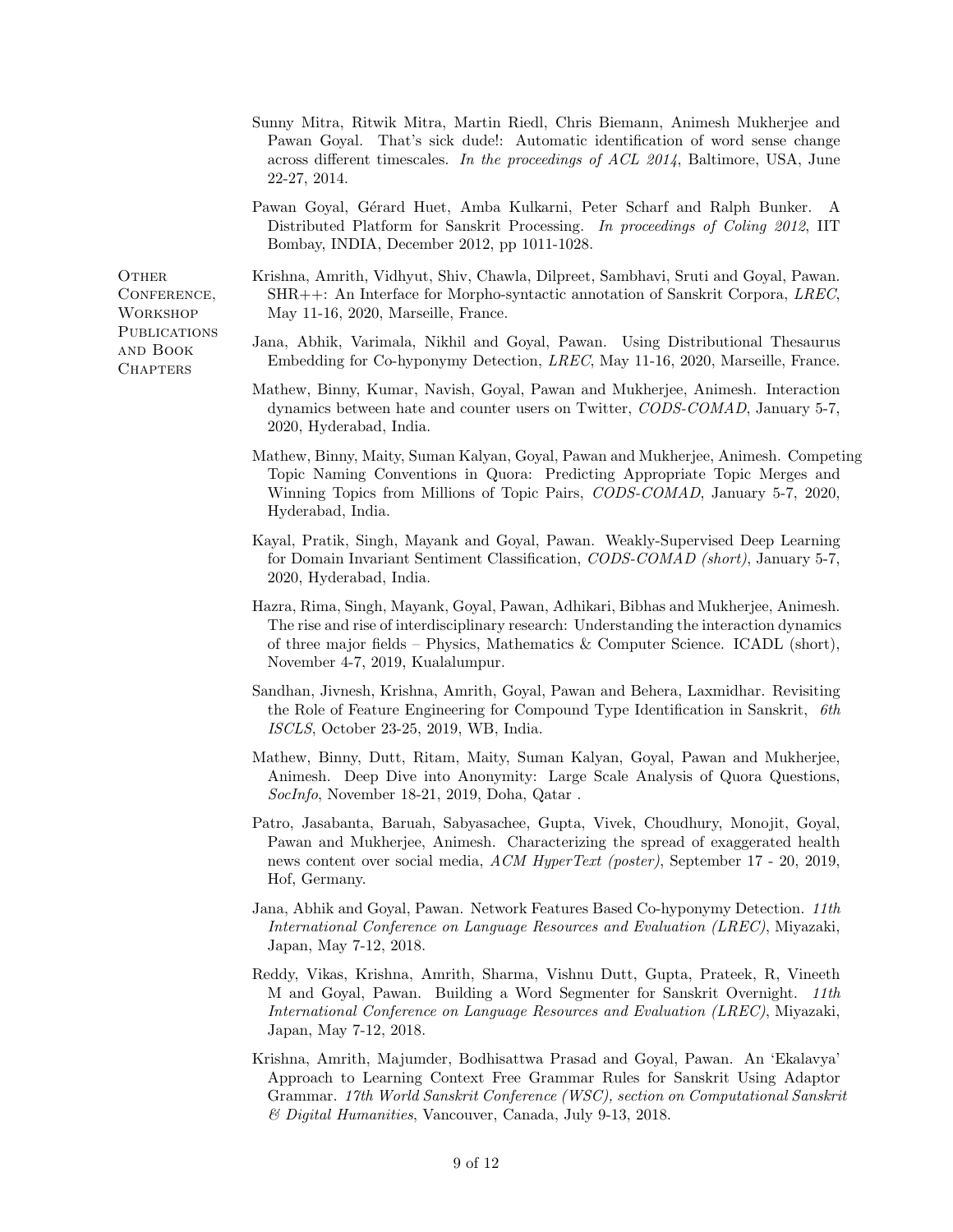- Amrith Krishna, Pavankumar Satuluri, Harshavardhan Ponnada, Muneeb Ahmed, Gulab Arora, Kaustubh Hiware and Pawan Goyal (2017). A Graph Based Semi-Supervised Approach for Analysis of Derivational Nouns in Sanskrit. TextGraphs, workshop at ACL 2017, Vancouver, Canada, July 30-August 4, 2017.
- Binny Mathew, Suman Kalyan Maity, Pratip Sarkar, Animesh Mukherjee and Goyal, Pawan (2017). Adapting predominant and novel sense discovery algorithms for identifying corpus-specific sense differences. TextGraphs, workshop at ACL 2017, Vancouver, Canada, July 30-August 4, 2017.
- Amrith Krishna, Pavankumar Satuluri and Pawan Goyal (2017). A Dataset for Sanskrit Word Segmentation. LaTeCH-CLfL, workshop at ACL 2017, Vancouver, Canada, July 30-August 4, 2017.
- Mayank Singh, Soham Dan, Sanyam Agarwal, Pawan Goyal and Animesh Mukherjee (2017). AppTechMiner: Mining Applications and Techniques from Scientific Articles. eC6th International Workshop on Mining Scientific Publications, workshop at JCDL 2017, Toronto, Ontario, Canada, June 19-23, 2017.
- Krishnendu Ghosh, Plaban Bhowmick and Pawan Goyal (2017). Using Re-ranking to Boost Deep Learning based Community Question Retrieval. Web Intelligence (WI), Leipzig, Germany, August 23-26, 2017.
- Kalpana Raja, Naman Dasot, Pawan Goyal and Siddhartha R Jonnalagadda. Towards Evidence-Based Precision Medicine: Extracting Population Information from Biomedical Text using Binary Classifiers and Syntactic Patterns. AMIA 2016 Joint Summits on Translational Science, San Francisco, USA, March 21-24, 2016.
- Peter Scharf, Pawan Goyal, Anuja Ajotikar and Tanuja Ajotikar. Voice, preverb, and transitivity restrictions in Sanskrit verb use. Sanskrit Syntax, 2015, pp. 157–202.
- Peter Scharf, Anuja Ajotikar, Sampada Savardekar and Pawan Goyal. Distinctive features of poetic syntax: preliminary results. Sanskrit Syntax, 2015, pp. 305–324.
- Keshav Melnad, Pawan Goyal and Peter Scharf. Meter identification of Sanskrit verse. Sanskrit Syntax, 2015, pp. 325–346.
- Amrith Krishna and Pawan Goyal. Towards automating the generation of derivative nouns in Sanskrit by simulating Panini. 16th World Sanskrit conference, Sanskrit and the IT world, Bangkok, Thailand, June 28-July 02, 2015.
- Pujari Rajkumar, Swara Desai, Niloy Ganguly and Pawan Goyal. A Novel Two-stage Framework for Extracting Opinionated Sentences from News Articles. Textgraphs-9, workshop at EMNLP 2014. Doha, Qatar, September 25-29, 2014, pp. 25–33.
- Uwe Quasthoff, Ritwik Mitra, Sunny Mitra, Thomas Eckart, Dirk Goldhahn, Pawan Goyal and Animesh Mukherjee. Large Web Corpora of High Quality for Indian Languages. In the proceedings of LREC WILDRE 2014, Reykjavik, Iceland, May 26-31, 2014 (poster).
- Gérard Huet and Pawan Goyal. Design of a Lean Interface for Sanskrit Corpus Annotation. In the proceedings of ICON 2013, CDAC Noida, India, December 18-20, 2013.
- Pawan Goyal and Gérard Huet. Completeness Analysis of a Sanskrit Reader. In Proceedings of Fifth Sanskrit Computational Linugistics Symposium, IIT Bombay, INDIA, 2013.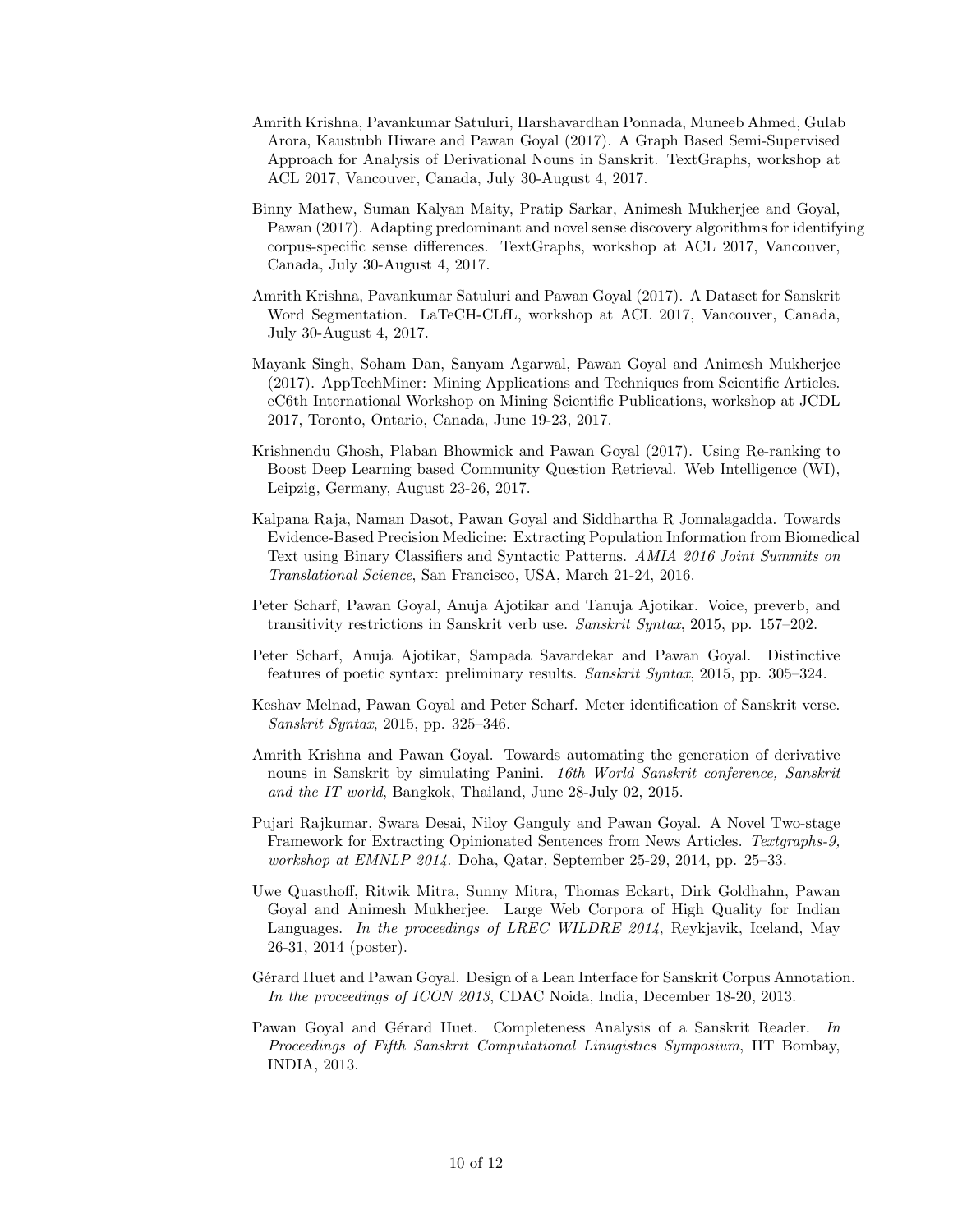- Pawan Goyal, Laxmidhar Behera and T. M. McGinnity. An Information Retrieval Approach Based on Semantically Adapted Vector Space Model. Proceedings of the 2009 International Conference on Natural Language Processing, Hyderabad, INDIA, December 14-17, 2009.
- Pawan Goyal, Laxmidhar Behera and T. M. McGinnity. Entailment of Causal Queries in Narratives Using Action Language. Proceedings of the International Conference on Knowledge Discovery and Information Retrieval, October 04-06, Funchal, Portugal. pp 112–118, 2009.
- Pawan Goyal, Laxmidhar Behera and T. M. McGinnity. An Information Retrieval Model Based On Automatically Learnt Concept Hierarchies. Proceedings of the IEEE International Conference on Semantic Computing, Berkeley, CA, USA. pp 458-465, 2009.
- Pawan Goyal, Vipul Arora and Laxmidhar Behera. Analysis of Sanskrit Text: Parsing and Semantic Relations. Sanskrit Computational Linguistics: Revised Selected and Invited Papers, Springer-Verlag, pp 200 - 218, 2009.
- Pawan Goyal, Amba Kulkarni and Laxmidhar Behera. Computer Simulation of Ashtadhyayi: Some insights. Sanskrit Computational Linguistics: Revised Selected and Invited Papers, Springer-Verlag, pp 139 - 160, 2009.
- Pawan Goyal and R. Mahesh K. Sinha. A Study towards Design of an English to Sanskrit Machine Translation System. Sanskrit Computational Linguistics: Revised Selected and Invited Papers, Springer-Verlag, pp 287 - 305, 2009.
- Pawan Goyal and R. Mahesh K. Sinha. Translation Divergence Between English-Sanskrit-Hindi Language Pairs. Proceedings of Third Sanskrit Computational Linguistic Symposium, Springer-Verlag, pp 134-143, 2009.
- Invited Talks What's in a dialog? Inductive-bias motivated design principles for better dialog modeling, invited talk at Microsoft India, October 19th, 2021.
	- HIER: Hierarchical Transformer for Task-oriented Dialog Systems, invited talk at Goldman Sachs, September 23rd, 2021.
	- Sequence Learning using Recurrent Neural Networks and LSTMs, invited talk at Jadavpur University at Workshop on Machine Learning and Data Analytics, March 27th, 2019.
	- Sanskrit Computational Linguistics: Learning linguistic structures for Free word order Languages, invited talk at Manipal University, Jaipur, January 18th, 2019.
	- Attention Mechanism and Memory Networks, Invited talk at ISI Kolkata, September 26th, 2018.
	- Activity De-interleaving in a Multi-user Smarthome, Invited talk at Industry Research Network event, Samsung Bangalore, September 7th, 2018.
	- Introduction to Machine Learning, Invited talk at Calcutta University, March 16th, 2018.
	- Semantic Processing in Sanskrit, Invited talk at IIT Bombay, August 19th, 2016.
	- FeRoSA: A Faceted Recommendation System for Scientific Articles, Invited talk at TU Darmstadt, June 17, 2014.
	- A Context Based Word Indexing Model for Document Summarization, Invited talk at the Department of Electrical Engineering, IIT Kanpur, March 2013.